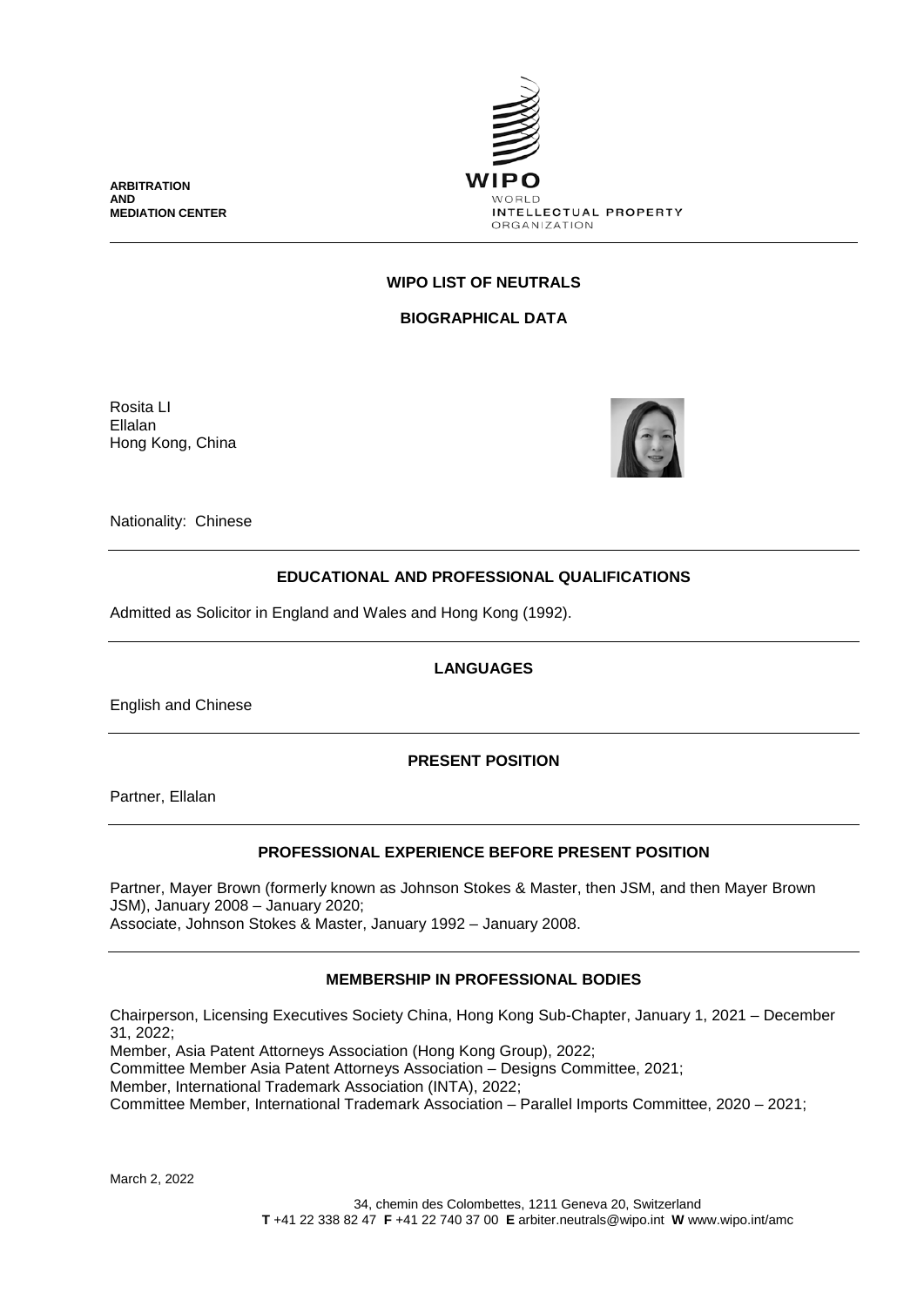Member (Solicitor), Law Society of Hong Kong, October 1992; Member (Solicitor), Law Society of England and Wales, July 1992.

# **AREAS OF SPECIALIZATION**

Practice focuses on intellectual property matters, ranging from contentious and non-contentious intellectual property, licensing, and franchising, to entertainment and information technology matters. Handles the full spectrum of IP work from enforcement, litigation, licensing, and portfolio management.

Accolades:

- Distinguished Practitioner in the Intellectual Property field by Asialaw Profiles and Leading Lawyers 2022 Edition (2021);

- Best in Trademark – Shortlisted, Women in Business Law by Euromoney's Women in Business Law Award 2020 Asia (2020);

- Leading individual in Trademark Prosecution and Strategy (Hong Kong) and Trademark Enforcement and Litigation (Hong Kong) by WTR 1000 (2016 – 2021);

- Ranked Lawyer in IP (China) by Chambers Asia Pacific (2011 – 2020);

- Recommended Lawyer in Intellectual Property according to Legal 500 Asia Pacific (2015, 2016, and 2020) and ranked in Intellectual Property (International Firms) in China by Chambers Global (2015 – 2018).

# **EXPERIENCE IN INTELLECTUAL PROPERTY**

Approximately 30 years of experience dealing with intellectual property matters. Clients spread across different industry sectors such as financial services, real estate, retail, hospitality, as well as luxury and fashion. Has advised global conglomerates and Hong Kong blue-chip clients on their global trademark portfolio and enforcement portfolio in APAC. Practice also covers commercial and transaction, assisting clients in drafting and negotiating licence and franchise agreements, and conducting IP audit and IP related due diligence.

Has handled over 300 trade mark oppositions (in English and in Chinese) in Hong Kong and China.

#### **EXPERIENCE WITH RESPECT TO DOMAIN NAMES**

Has handled and filed over 100 domain name disputes complaints.

Appointed panelist of the Asian Domain Name Dispute Resolution Centre.

#### **MAJOR PUBLICATIONS**

Besides an active author of IP articles, has also presented a number of internal and external presentations on intellectual property, covering topics on Introduction to Intellectual Property (Trade Marks, Copyright, Patents, Trade Secrets), Music Copyright in Hong Kong, Copyright Licensing, Anton Piller Injunctions, Tackling Shadow Companies, and Domain Name Proceedings under the Uniform Domain Name Dispute Resolution Policy. Below are some recent publications:

- Basketball legend Michael Jordan wins another trademark case in China;
- Hong Kong is finally getting ready for Madrid Protocol;
- PC Overturned its Earlier Opinion on Whether OEM constitutes Trademark;
- Can one be convicted of doxxing in Hong Kong?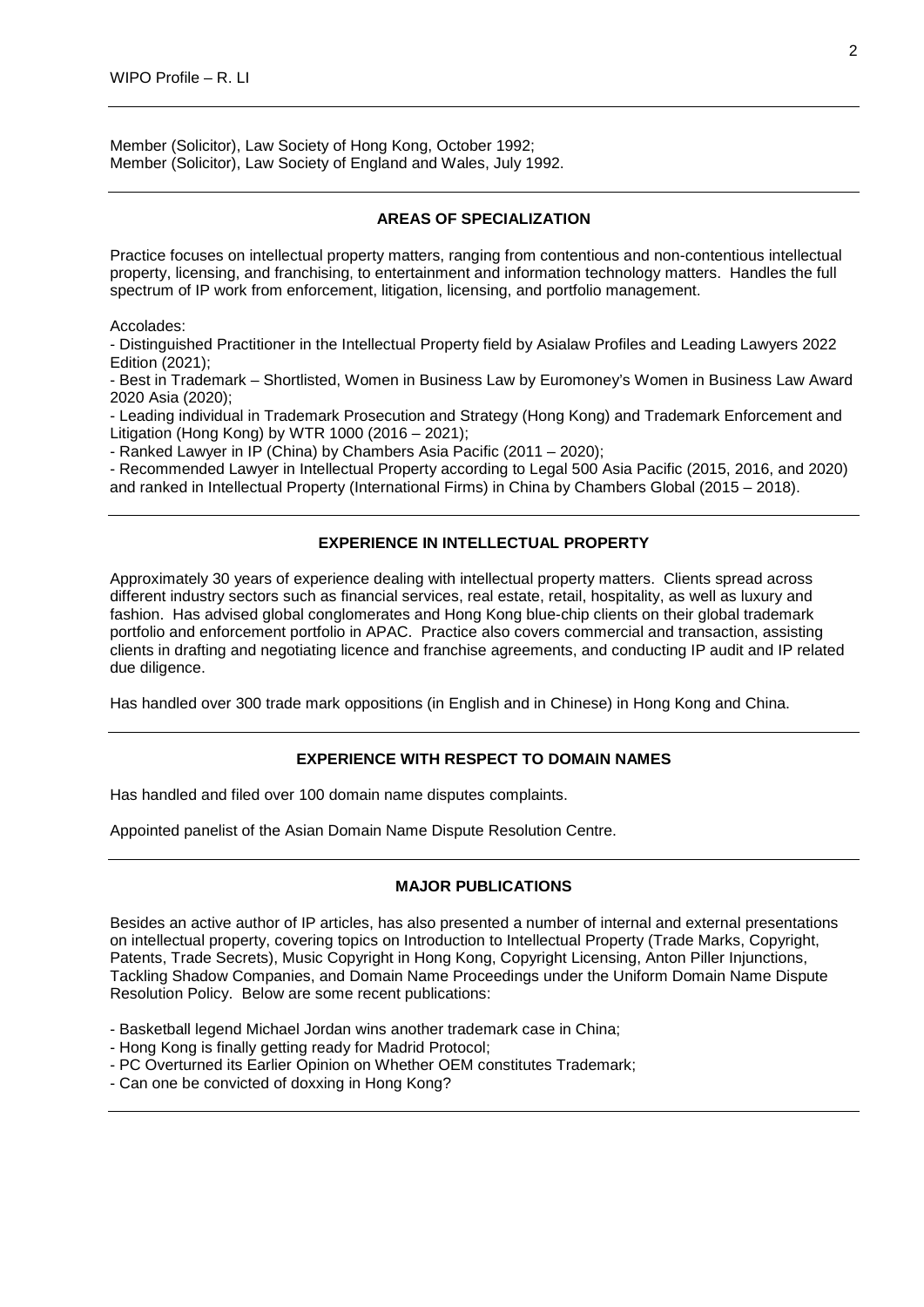# **EXPERIENCE IN COURT LITIGATION**

Has solid experience and excellent track records in IP litigation (including handling interlocutory injunctions and Anton Piller orders, Hong Kong Customs seizures, domain name complaints, shadow company name disputes). Examples:

- One of the significant cases was acting for a cassette manufacturer and supplier in defending a patent infringement litigation in Hong Kong. The case was one of the very few patent infringement cases which went to trial.

- Acted for a major real estate developer in Hong Kong in defending an action brought against them including an interlocutory injunction application based on passing off and trademark infringement in Hong Kong;

- Represented a famous international school in a High Court action against a local educational establishment for trade mark infringement and passing off;

- Acted for a major Bank in Hong Kong in an interlocutory injunction against a PRC financial company for trade mark infringement and unfair competition in Mainland China;

- Successfully handled over 100 company name disputes for various companies most of which are listed companies in Hong Kong.

# **PROFESSIONAL TRAINING IN ARBITRATION**

#### **Seminars and presentations:**

Dispute Resolution Clauses in Cross Border Contracts, September 8, 2021;

Concurrent Breakout Session – Hong Kong's unique role in IP creation, protection and enforcement as well as dispute resolution in GBA and beyond, December 4, 2020;

Managing Risks of Third Party Funding in Arbitration: partially enacted HK legislation in the Twilight Zone, October 30, 2017;

Crossroads in Intellectual Property Law: Arbitration Brexit and Recent Hong Kong Cases, August 4, 2017; Litigation Arbitration Series: LCIA vs. ICC Rules (Session 2), September 18, 2015;

Litigation Arbitration Series: An Overview of International Arbitration (Session 1), September 11, 2015;

Arbitration in HK – developments, trends and issues, September 27, 2011;

Arbitration – An Alternative Dispute Resolution, September 18, 1999.

# **EXPERIENCE IN MEDIATION**

Acted for a PRC company in defending a copyright infringement claim and appeared in a mediation with the clients.